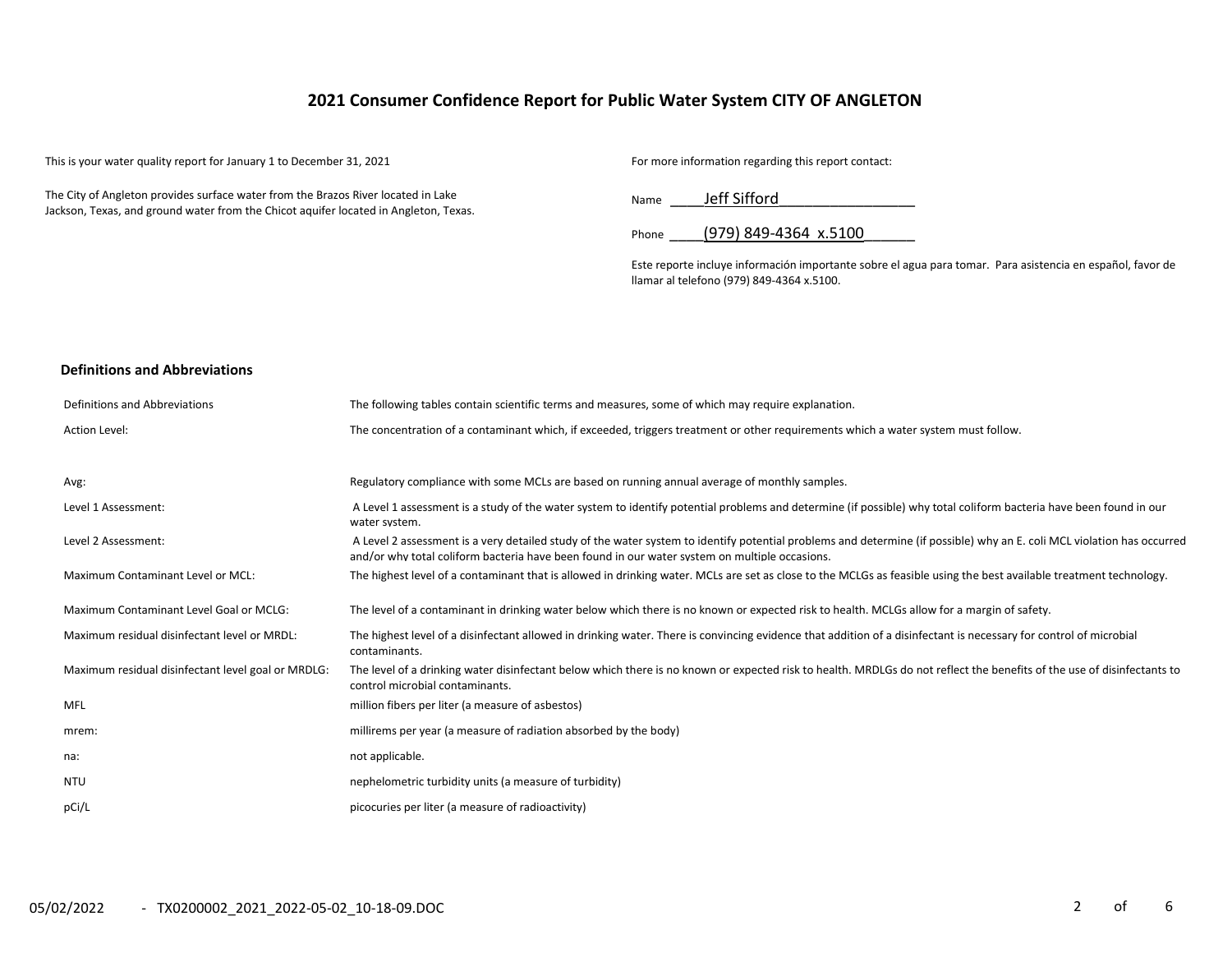### **Definitions and Abbreviations**

| ppb:                       | micrograms per liter or parts per billion                                           |
|----------------------------|-------------------------------------------------------------------------------------|
| ppm:                       | milligrams per liter or parts per million                                           |
| ppq                        | parts per quadrillion, or picograms per liter (pg/L)                                |
| ppt                        | parts per trillion, or nanograms per liter (ng/L)                                   |
| Treatment Technique or TT: | A required process intended to reduce the level of a contaminant in drinking water. |

# **Information about your Drinking Water**

The sources of drinking water (both tap water and bottled water) include rivers, lakes, streams, ponds, reservoirs, springs, and wells. As water travels over the surface of the land or through the ground, it dissolves naturally-occurring minerals and, in some cases, radioactive material, and can pick up substances resulting from the presence of animals or from human activity.

Drinking water, including bottled water, may reasonably be expected to contain at least small amounts of some contaminants. The presence of contaminants does not necessarily indicate that water poses a health risk. More information about contaminants and potential health effects can be obtained by calling the EPAs Safe Drinking Water Hotline at (800) 426-4791.

Contaminants that may be present in source water include:

- Microbial contaminants, such as viruses and bacteria, which may come from sewage treatment plants, septic systems, agricultural livestock operations, and wildlife.

- Inorganic contaminants, such as salts and metals, which can be naturally-occurring or result from urban storm water runoff, industrial or domestic wastewater discharges, oil and gas production, mining, or farming.

- Pesticides and herbicides, which may come from a variety of sources such as agriculture, urban storm water runoff, and residential uses.

- Organic chemical contaminants, including synthetic and volatile organic chemicals, which are by-products of industrial processes and petroleum production, and can also come from gas stations, urban storm water runoff, and septic systems.

- Radioactive contaminants, which can be naturally-occurring or be the result of oil and gas production and mining activities.

In order to ensure that tap water is safe to drink, EPA prescribes regulations which limit the amount of certain contaminants in water provided by public water systems. FDA regulations establish limits for contaminants in bottled water which must provide the same protection for public health.

Contaminants may be found in drinking water that may cause taste, color, or odor problems. These types of problems are not necessarily causes for health concerns. For more information on taste, odor, or color of drinking water, please contact the system's business office.

You may be more vulnerable than the general population to certain microbial contaminants, such as Cryptosporidium, in drinking water. Infants, some elderly, or immunocompromised persons such as those undergoing chemotherapy for cancer; persons who have undergone organ transplants; those who are undergoing treatment with steroids; and people with HIV/AIDS or other immune system disorders, can be particularly at risk from infections. You should seek advice about drinking water from your physician or health care providers. Additional guidelines on appropriate means to lessen the risk of infection by Cryptosporidium are available from the Safe Drinking Water Hotline (800-426-4791).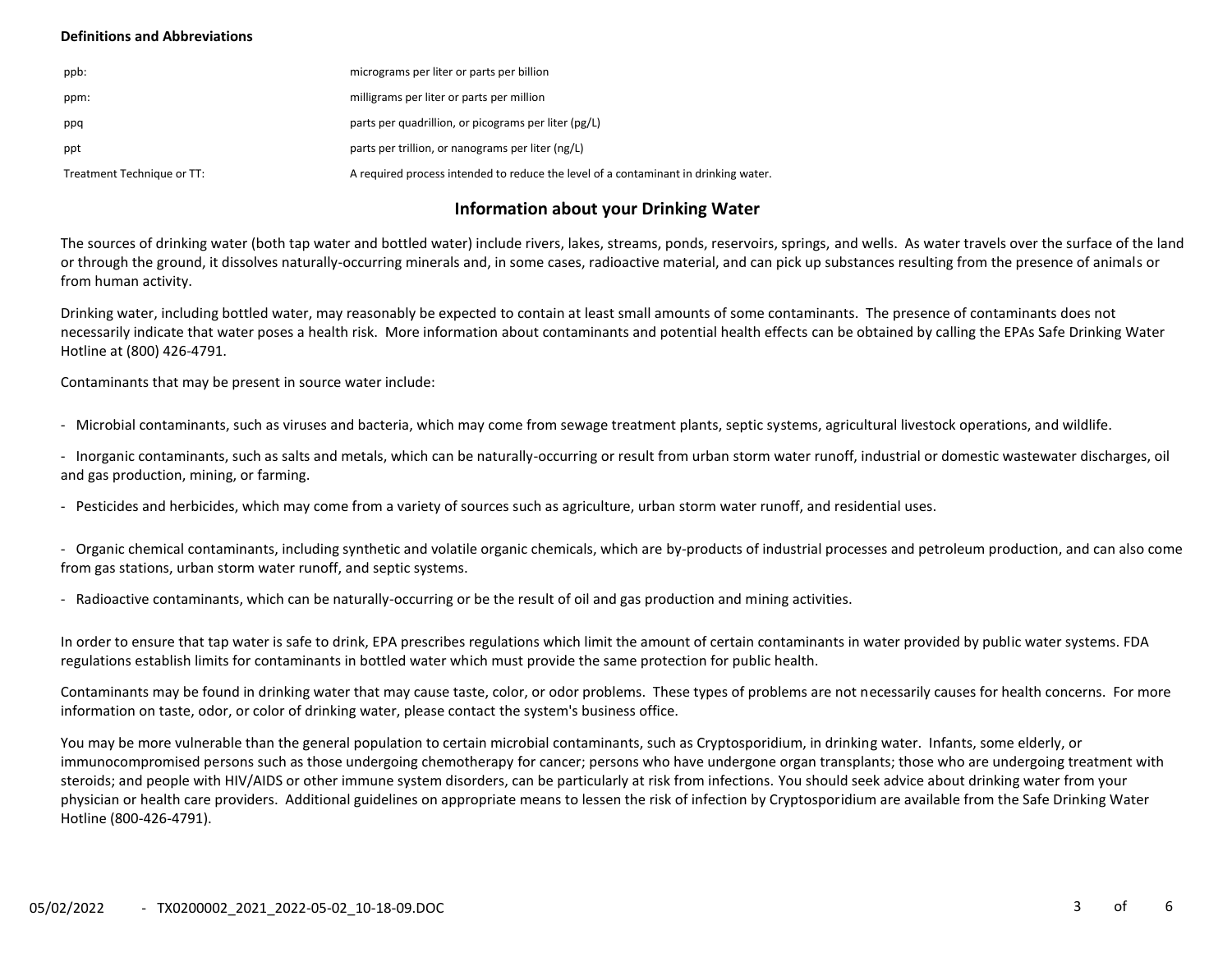If present, elevated levels of lead can cause serious health problems, especially for pregnant women and young children. Lead in drinking water is primarily from materials and components associated with service lines and home plumbing. We are responsible for providing high quality drinking water, but we cannot control the variety of materials used in plumbing components. When your water has been sitting for several hours, you can minimize the potential for lead exposure by flushing your tap for 30 seconds to 2 minutes before using water for drinking or cooking. If you are concerned about lead in your water, you may wish to have your water tested. Information on lead in drinking water, testing methods, and steps you can take to minimize exposure is available from the Safe Drinking Water Hotline or at http://www.epa.gov/safewater/lead.

#### **Information about Source Water**

CITY OF ANGLETON purchases water from BRAZOSPORT WATER AUTHORITY. BRAZOSPORT WATER AUTHORITY provides purchase surface water from **[insert source name of aquifer, reservoir, and/or river]** located in **[insert name of County or City]**.

[insert a table containing any contaminant that was detected in the provider's water for this calendar year, unless that contaminant has been separately monitored in your water system (i.e. TTHM, HAA5, Lead and **Copper, Coliforms)].**

TCEQ completed an assessment of your source water, and results indicate that some of our sources are susceptible to certain contaminants. The sampling requirements for your water system is based on this susceptibility and previous sample data. Any detections of these contaminants will be found in this Consumer Confidence Report. For more information on source water assessments and protection efforts at our system contact **[insert water system contact][insert phone number]**

#### **Coliform Bacteria**

| Maximum Contaminant<br>Level Goal | <b>Total Coliform</b><br>Maximum | Highest No. of Positive | Fecal Coliform or E. Coli<br>Maximum Contaminant Level or Fecal Coliform Samples | Total No. of Positive E. Coli | Violation | Likely Source of Contamination        |
|-----------------------------------|----------------------------------|-------------------------|----------------------------------------------------------------------------------|-------------------------------|-----------|---------------------------------------|
|                                   | Contaminant Level                |                         |                                                                                  |                               |           |                                       |
|                                   | 1 positive monthly<br>sample.    |                         |                                                                                  |                               |           | Naturally present in the environment. |

| Lead and Copper | Date Sampled | <b>MCLG</b> | <b>Action Level (AL)</b> | 90th Percentile | # Sites Over AL | <b>Units</b> | Violation | <b>Likely Source of Contamination</b>                                                                         |
|-----------------|--------------|-------------|--------------------------|-----------------|-----------------|--------------|-----------|---------------------------------------------------------------------------------------------------------------|
| Copper          | 07/22/2019   | 1.3         | 1.3                      | 0.32            |                 | ppm          |           | Erosion of natural deposits; Leaching from wood<br>preservatives; Corrosion of household plumbing<br>systems. |
| Lead            | 07/22/2019   |             | 15                       | <b></b>         |                 | ppb          |           | Corrosion of household plumbing systems;<br>Erosion of natural deposits.                                      |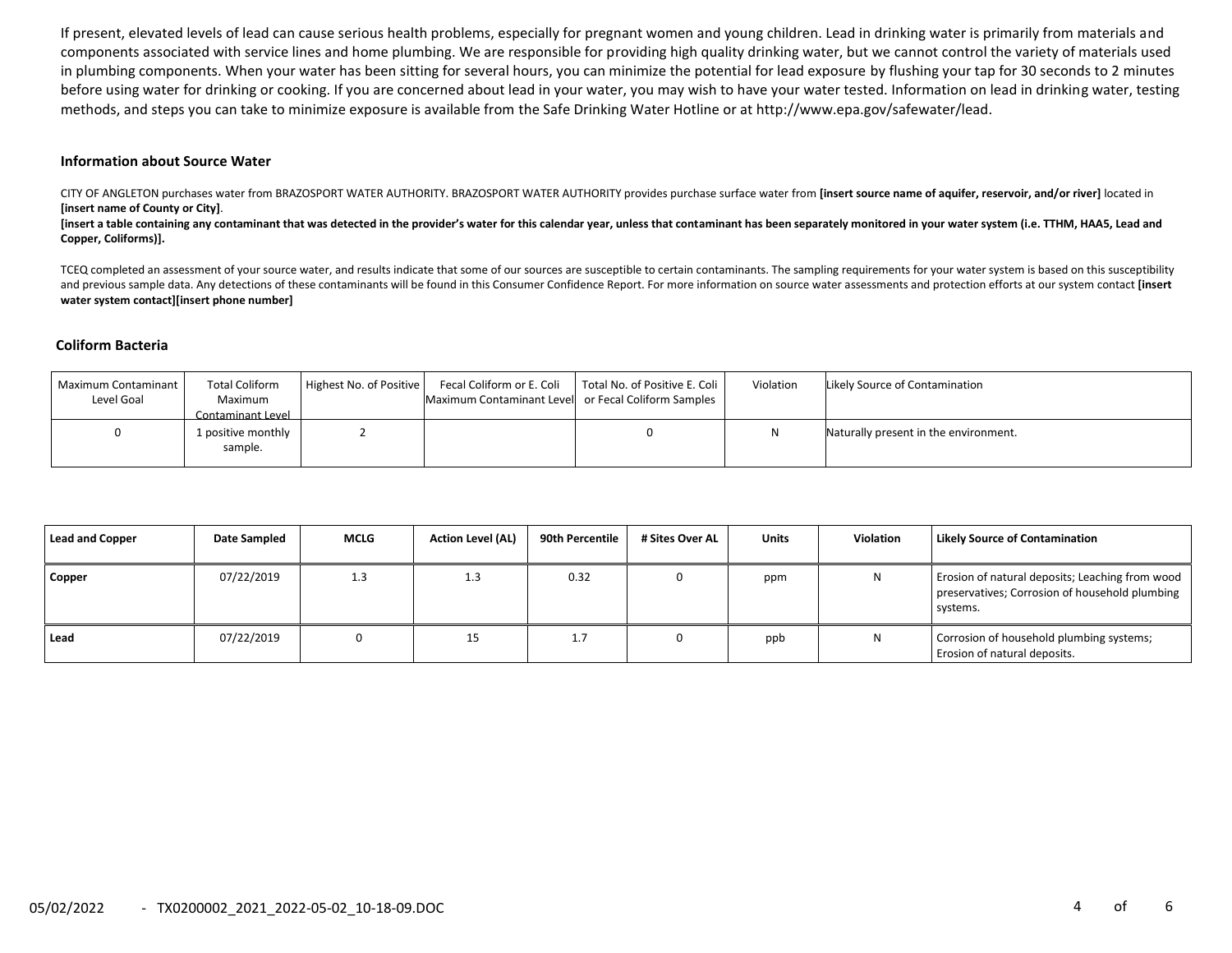# **2021 Water Quality Test Results**

| Disinfection By-Products | <b>Collection Date</b> | <b>Highest Level</b><br><b>Detected</b> | Range of Individual<br><b>Samples</b> | <b>MCLG</b>              | <b>MCL</b> | <b>Units</b> | <b>Violation</b> | <b>Likely Source of Contamination</b>      |
|--------------------------|------------------------|-----------------------------------------|---------------------------------------|--------------------------|------------|--------------|------------------|--------------------------------------------|
| Haloacetic Acids (HAA5)  | 2021                   | 23                                      | $13.5 - 32.5$                         | No goal for the<br>total | 60         | ppb          | N                | By-product of drinking water disinfection. |

\*The value in the Highest Level or Average Detected column is the highest average of all HAA5 sample results collected at a location over a year

| Total Trihalomethanes (TTHM) | 2021 | $\sim$ $\sim$ $\sim$<br>⊾.⊥د-∙<br>∪. | No goal for the | 80 | ppb | By-product of drinking water disinfection. |
|------------------------------|------|--------------------------------------|-----------------|----|-----|--------------------------------------------|
|                              |      |                                      | total           |    |     |                                            |

\*The value in the Highest Level or Average Detected column is the highest average of all TTHM sample results collected at a location over a year

| <b>Inorganic Contaminants</b>  | <b>Collection Date</b> | <b>Highest Level</b><br><b>Detected</b> | Range of Individual<br><b>Samples</b> | MCLG | <b>MCL</b> | <b>Units</b> | Violation | <b>Likely Source of Contamination</b>                                                                                            |
|--------------------------------|------------------------|-----------------------------------------|---------------------------------------|------|------------|--------------|-----------|----------------------------------------------------------------------------------------------------------------------------------|
| <b>Barium</b>                  | 05/02/2019             | 0.108                                   | $0.108 - 0.108$                       |      |            | ppm          | N         | Discharge of drilling wastes; Discharge from metal<br>refineries; Erosion of natural deposits.                                   |
| Cyanide                        | 05/05/2020             | 100                                     | $100 - 100$                           | 200  | 200        | ppb          | N         | Discharge from plastic and fertilizer factories;<br>Discharge from steel/metal factories.                                        |
| <b>Fluoride</b>                | 05/05/2020             | 0.33                                    | $0.33 - 0.33$                         |      | 4.0        | ppm          | N         | Erosion of natural deposits; Water additive which<br>promotes strong teeth; Discharge from fertilizer and<br>aluminum factories. |
| Nitrate [measured as Nitrogen] | 2021                   |                                         | $0.56 - 0.57$                         | 10   | 10         | ppm          | N         | Runoff from fertilizer use; Leaching from septic tanks,<br>sewage; Erosion of natural deposits.                                  |

| Radioactive Contaminants | <b>Collection Date</b> | <b>Highest Level</b><br>Detected | Range of Individual<br><b>Samples</b> | <b>MCLG</b> | <b>MCL</b> | <b>Units</b> | Violation | <b>Likely Source of Contamination</b> |
|--------------------------|------------------------|----------------------------------|---------------------------------------|-------------|------------|--------------|-----------|---------------------------------------|
| <b>Uranium</b>           | 01/16/2020             | <b>1.1</b>                       | $1.1 - 1.1$                           |             | 30         | ug/l         |           | Erosion of natural deposits.          |